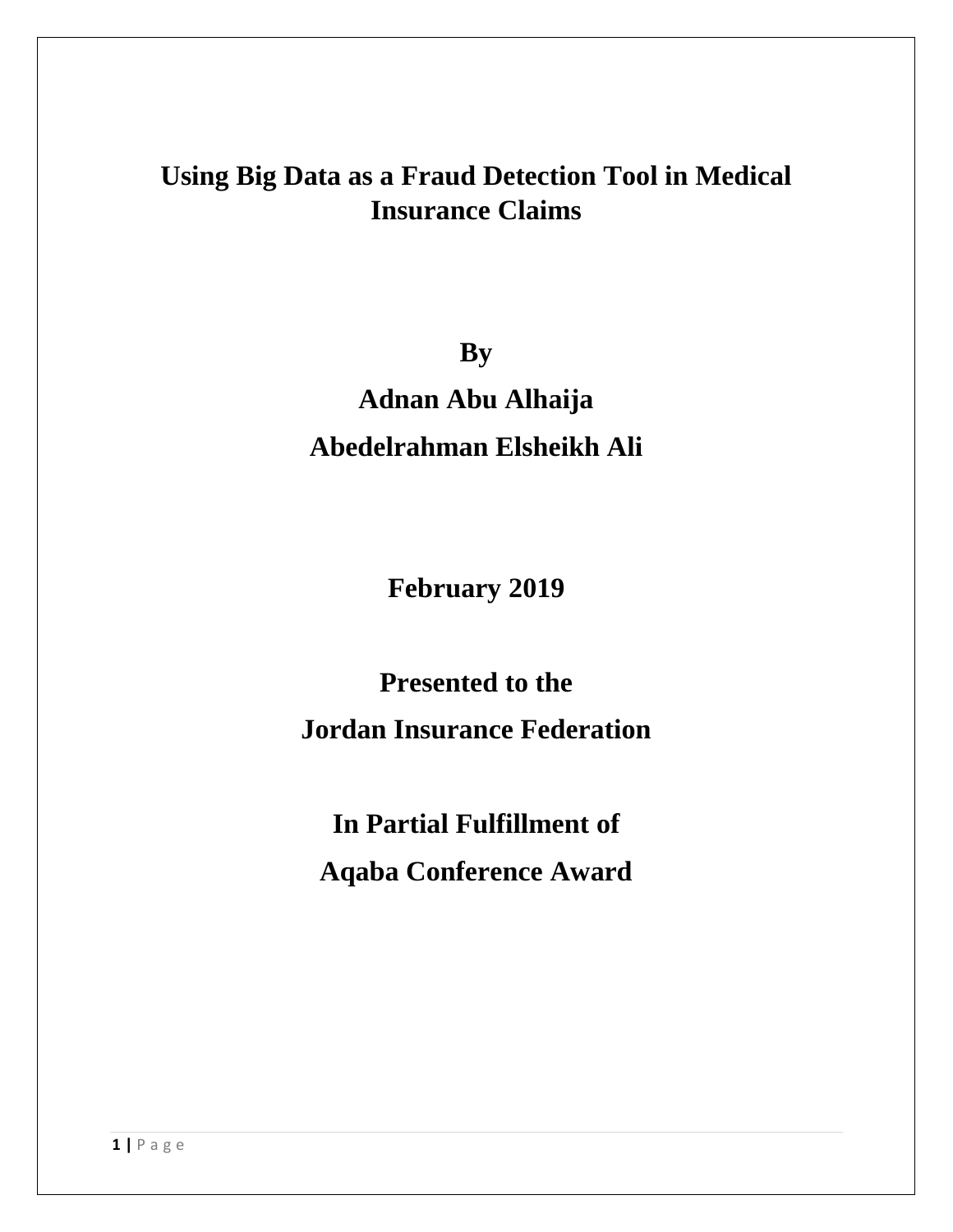#### **Abstract**

<span id="page-1-0"></span>During one year, there are millions of medical insurance claims submitted to the healthcare companies, which helps make quality care more affordable. A small percentage of these claims are deceitfulness, they costs companies and the government additional amounts, leading to higher premiums and other out-of-pocket expenses.

The medical insurance fraud make up the majority of all the types of insurance frauds records, revealing why this is such an important problem.

Big data is created every day by the interactions of billions of people using computers, GPS devices, cell phones, sensors, medical devices, and data-intensive areas such as atmospheric science, genome research and astronomical studies. Today big data opened a huge opportunities to people who can use it effectively. Now realizing the great importance of big data, many researches are engaged in finding hidden information in big data.

There are available opportunities to detect insurance fraud in insurance business using datadriven tools to help assess insurance claims for fraud, for example Industry-wide databases that link accurate and comprehensive historical information to improve the assessment of any claim. Patterns of repeated claims for an item or injury can help ensure you identify suspicious claims and potential fraudsters, data visualization: Synthesizing the available information helps you make better decisions. Pictures and infographics are the often best way to simplify large volumes of complex information. This is important because the people most able to make immediate sense of the insight are those on the front line of operations and Investigation application and software used to turn the available data into checklists and provide one-touch reporting and will streamline the claims process. This reduces the scope for human error and reduces the need for inefficient manual reports.

In our research we illustrated some scenarios where fraudulent claims can happen, for example doctors, who treated whopping, say 50+ patients in a day, distance between claimant's home address and medical provider and providers prescribing certain drugs at higher rate than others, High number of treatments for type of injury.

Abnormally long treatment time off for the type of injury, Providers administering (more) tests and treatments or providing equipment that are not medically necessary and

Many other cases where the mining in these claims data as well as having different data sources will help insurer to detect such fraud.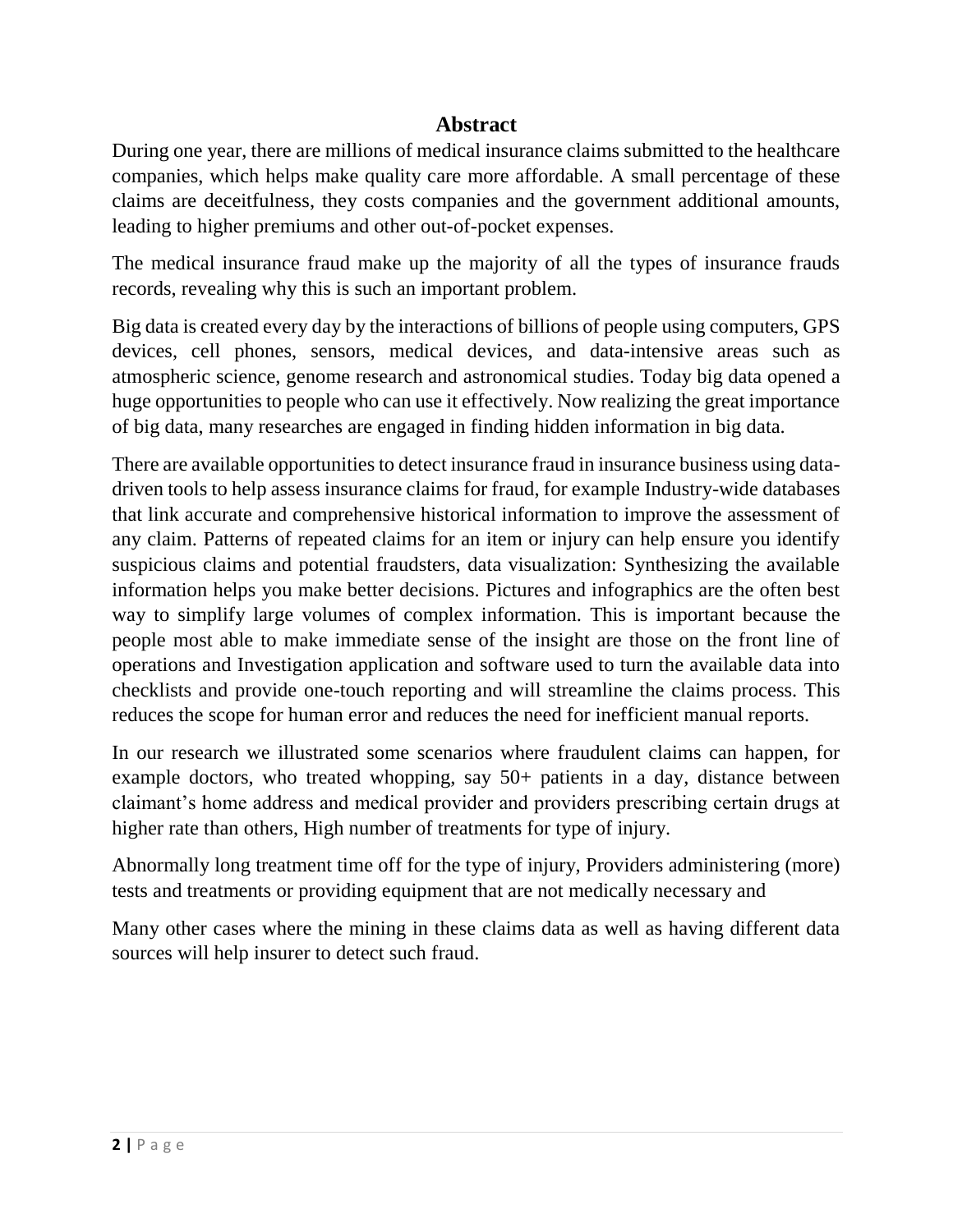# Table of Contents

| 1.    |                                                                                    |  |
|-------|------------------------------------------------------------------------------------|--|
| 2.    |                                                                                    |  |
| 2.1   |                                                                                    |  |
| 2.2   |                                                                                    |  |
| 2.3   |                                                                                    |  |
| 3.    |                                                                                    |  |
| 3.1   |                                                                                    |  |
| 3.2   |                                                                                    |  |
| 3.3   |                                                                                    |  |
| 3.4   |                                                                                    |  |
| 4.    |                                                                                    |  |
| 4.1   |                                                                                    |  |
| 4.2   |                                                                                    |  |
| 5.    |                                                                                    |  |
| 5.1   |                                                                                    |  |
| 5.2   |                                                                                    |  |
| 5.3   |                                                                                    |  |
| 5.4   |                                                                                    |  |
| 5.5   |                                                                                    |  |
| 5.5.1 |                                                                                    |  |
| 5.5.2 |                                                                                    |  |
| 5.5.3 |                                                                                    |  |
| 5.6   |                                                                                    |  |
| 5.7   |                                                                                    |  |
| 5.8   | The Solution - Medical Insurance Fraud Prevention with Big Data and Analytics:  18 |  |
| 6.    |                                                                                    |  |
| 6.1   |                                                                                    |  |
| 6.2   |                                                                                    |  |
| 7.    |                                                                                    |  |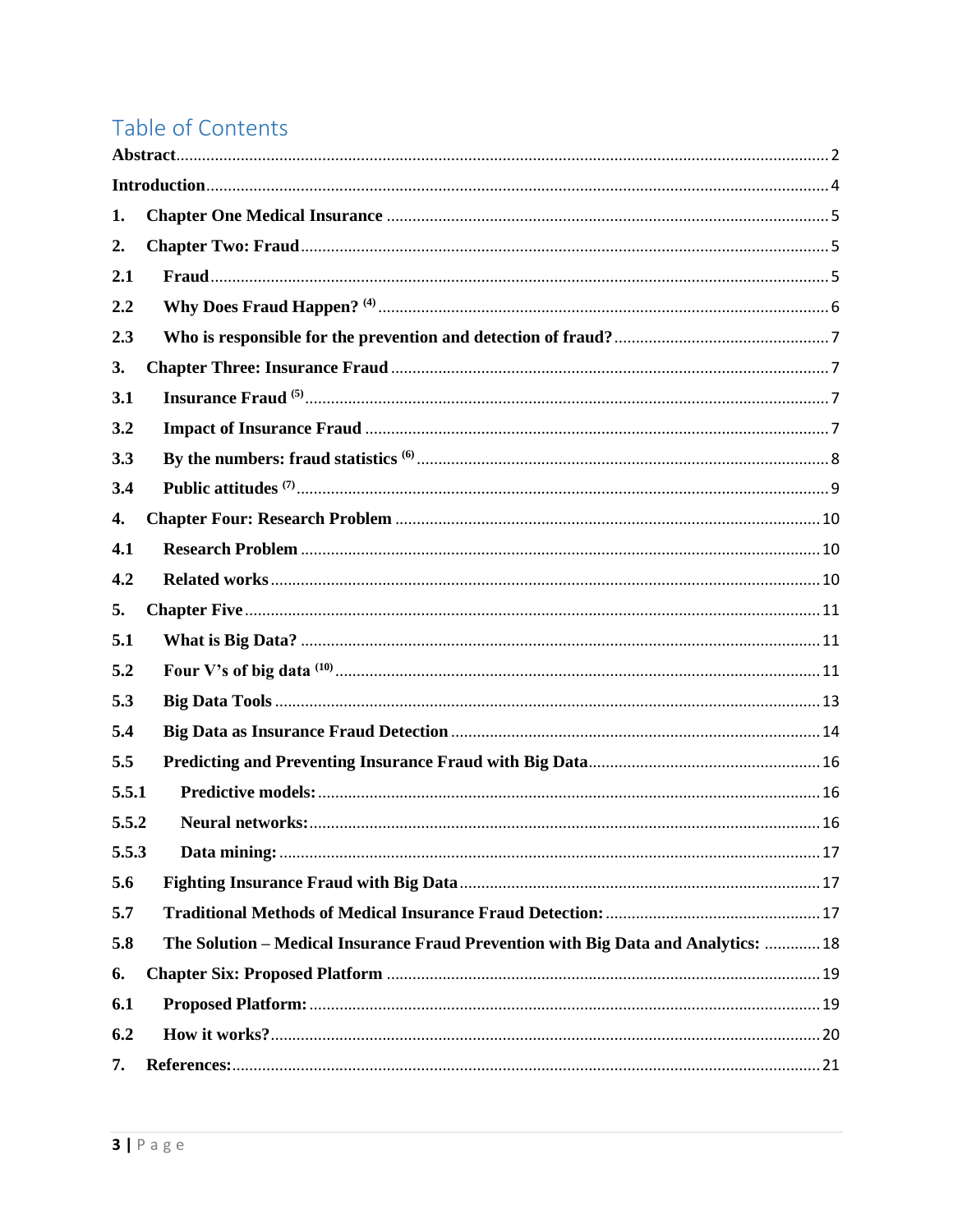#### **Introduction**

<span id="page-3-0"></span>The focus of this thesis is to present the issue of medical insurance fraud, and how insurance companies might use big data technology and tools to predict and prevent insurance fraud. While the methods presented herein will be applied specifically to a medical insurance dataset, their applicability to other industries, such as motor, credit cards and customer retention.

Since fraud is on, the increase holistic fraud prevention is required. According to the well know market research organization Gartner: "Security and fraud risk exposure is increasing as organizations are threatened at multiple points of vulnerability. Companies are reevaluating how they tackle security since a fragmented approach is consistently leaving organizations at greater risk of attack. A more holistic approach to security ensures all layers of protection function together". (1)

The first chapter of this thesis will provide background information on the matter of medical insurance. We will provide general overview about medical insurance and some figures related to Jordan market.

In the second chapter we will provide overview about fraud in general, Why Does Fraud Happen and who is responsible for the prevention and detection of fraud?

In the third chapter we will establish the relevant definitions and present the Impact of Insurance fraud supported with statistics from different markets.

In the fourth chapter we will identify the research problem illustrating some related work.

In the fifth chapter we will deep dive into the concept of big data and its applications with brief about Hadoop, Python and R Programming Environment, and big data as a fraud detection tool.

Finally in the sixth chapter we will present our model that we believe it might be applicable on our companies to fight the medical insurance fraud supported with some high level algorithms.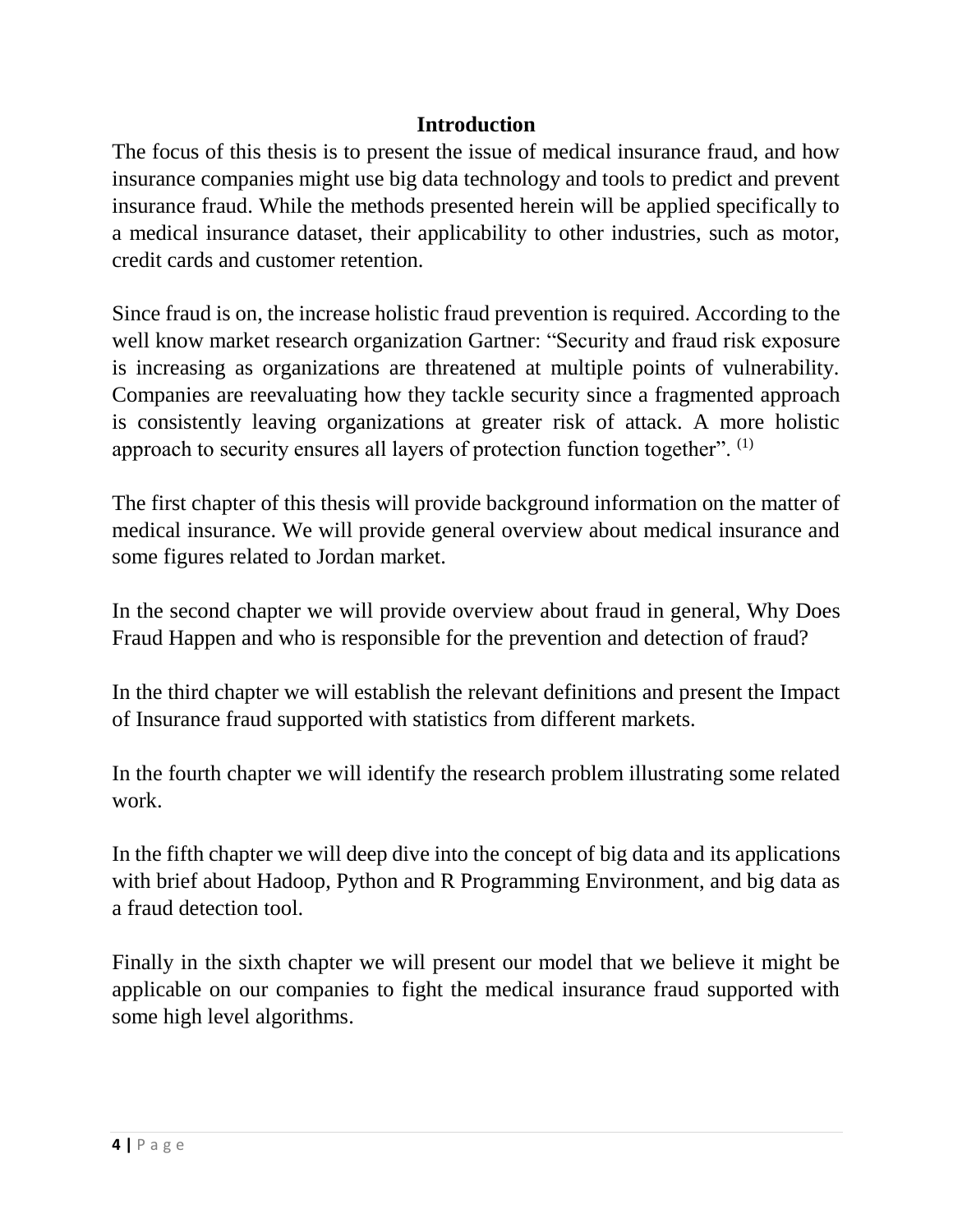## **1. Chapter One Medical Insurance**

<span id="page-4-0"></span>The term 'Medical Insurance' relates to a type of insurance that essentially covers your medical expenses. A health insurance policy like other policies is a contract between an insurer and an individual / group in which the insurer agrees to provide specified health insurance cover at a particular "premium" subject to terms and conditions specified in the policy.

According to the Health Insurance Association of America, health insurance is defined as "coverage that provides for the payments of benefits as a result of sickness or injury. It includes insurance for losses from accident, medical expense, disability, or accidental death and dismemberment".

As at 2017, there are 23 private insurance companies providing medical insurance, In Jordan with total premium of 168.9 million JOD, 92% of the contacts were group while 8% for individual contracts. The total number of the insured persons under private companies' policies and third party administrators are 830,000 persons as per Insurance Administration Department. In 2017, the sector paid around 159.6 Million JOD as medical claims. <sup>(2)</sup>

## <span id="page-4-1"></span>**2. Chapter Two: Fraud**

#### <span id="page-4-2"></span>**2.1Fraud**

Fraud encompasses a wide range of illicit practices and illegal acts involving intentional deception or misrepresentation. The Institute of Internal Auditors' International Professional Practices Framework (IPPF) defines fraud as "any illegal act characterized by deceit, concealment, or violation of trust. These acts are not dependent upon the threat of violence or physical force. Frauds are perpetrated by parties and organizations to obtain money, property, or services; to avoid payment or loss of services; or to secure personal or business advantage." (3)

Fraud affects organizations in several areas including financial, operational, and psychological. While the monetary loss owing to fraud is significant, the full impact of fraud on an organization can be staggering. The losses to reputation, goodwill, and customer relations can be devastating. As fraud can be perpetrated by any employee within an organization or by those from the outside, it is important to have an effective fraud management program in place to safeguard your organization's assets and reputation.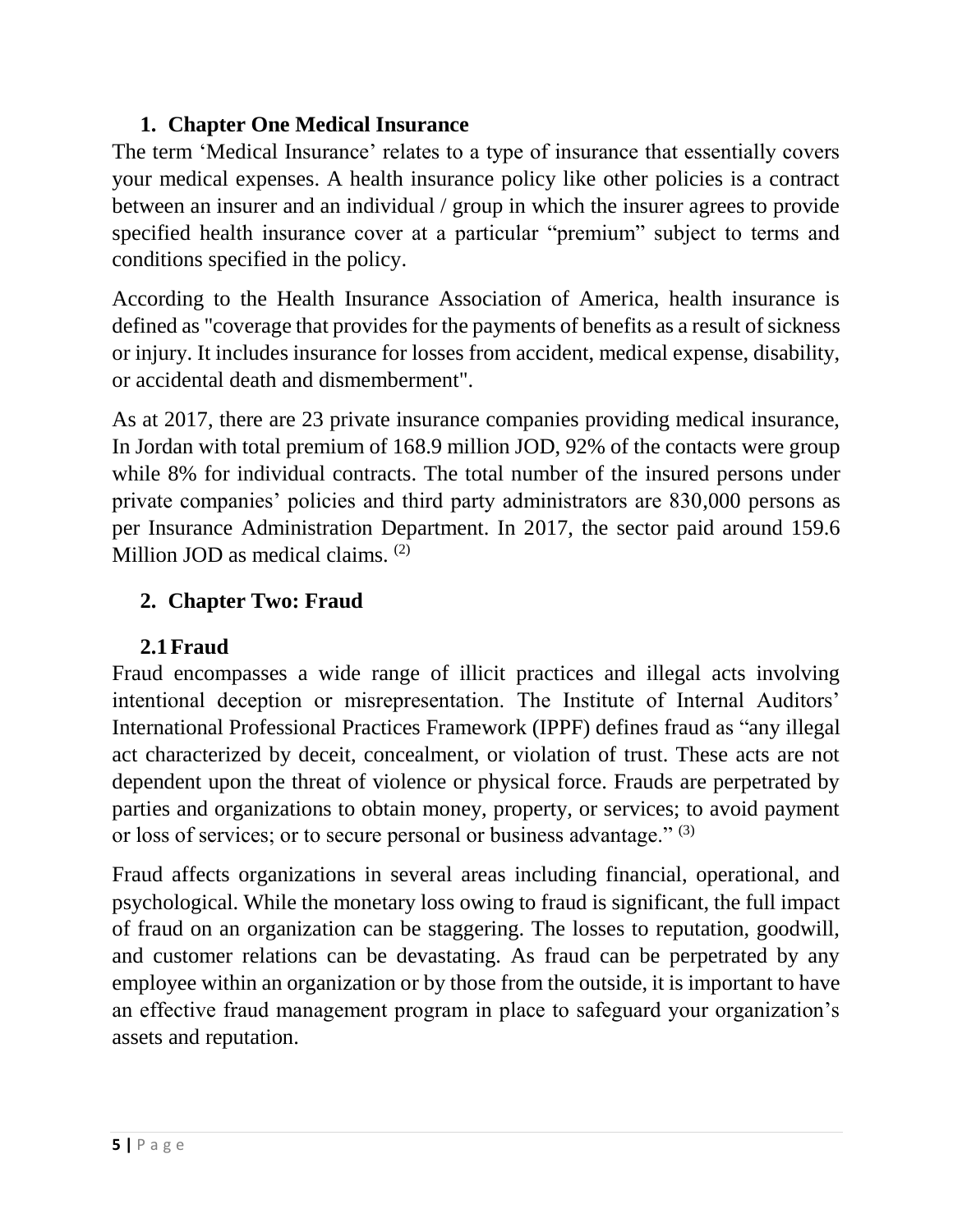#### **2.2Why Does Fraud Happen? (4)**

<span id="page-5-0"></span>Interviews with persons who committed fraud have shown that most people do not originally set out to commit fraud. Often they simply took advantage of an opportunity; many times the first fraudulent act was an accident – perhaps they mistakenly processed the same invoice twice. But when they realized that it wasn't noticed, the fraudulent acts became deliberate and more frequent. Fraud investigators talk about the 10 - 80 - 10 law which states that 10% of people will never commit fraud; 80% of people will commit fraud under the right circumstances; and 10% actively seek out opportunities for fraud. So we need to be vigilant for the 10% who are out to get us and we should try to protect the 80% from making a mistake that could ruin their lives.

Generally, fraud occurs because of a combination of opportunity, pressure and rationalization. An opportunity arises, the person feels that the act is not entirely wrong, and has pressure pushing them to commit the fraud.

Opportunity, An opportunity is likely to occur when there are weaknesses in the internal control framework or when a person abuses a position of trust. For example:

- Organizational expediency 'it was a high profile rush project and we had to cut corners';
- Downsizing meant that there were fewer people and separation of duties no longer existed; or
- Business re-engineering brought in new application systems that changed the control framework, removing some of the key checks and balances.

Pressure, the pressures are usually financial in nature, but this is not always true. For example, unrealistic corporate targets can encourage a salesperson or production manager to commit fraud. The desire for revenge – to get back at the organization for some perceived wrong; or poor self-esteem - the need to be seen as the top salesman, at any cost; are also examples of non-financial pressures that can lead to fraud.

Rationalization, in the criminal's mind rationalization usually includes the belief that the activity is not criminal. The often feel that everyone else is doing it; or that no one will get hurt; or it's just a temporary loan, I'll pay it back, and so on.

Interestingly, studies have shown that the removal of the pressure is not sufficient to stop an ongoing fraud. Also, the first act of fraud requires more rationalization than the second act, and so on. But, as it becomes easier to justify, the acts occur more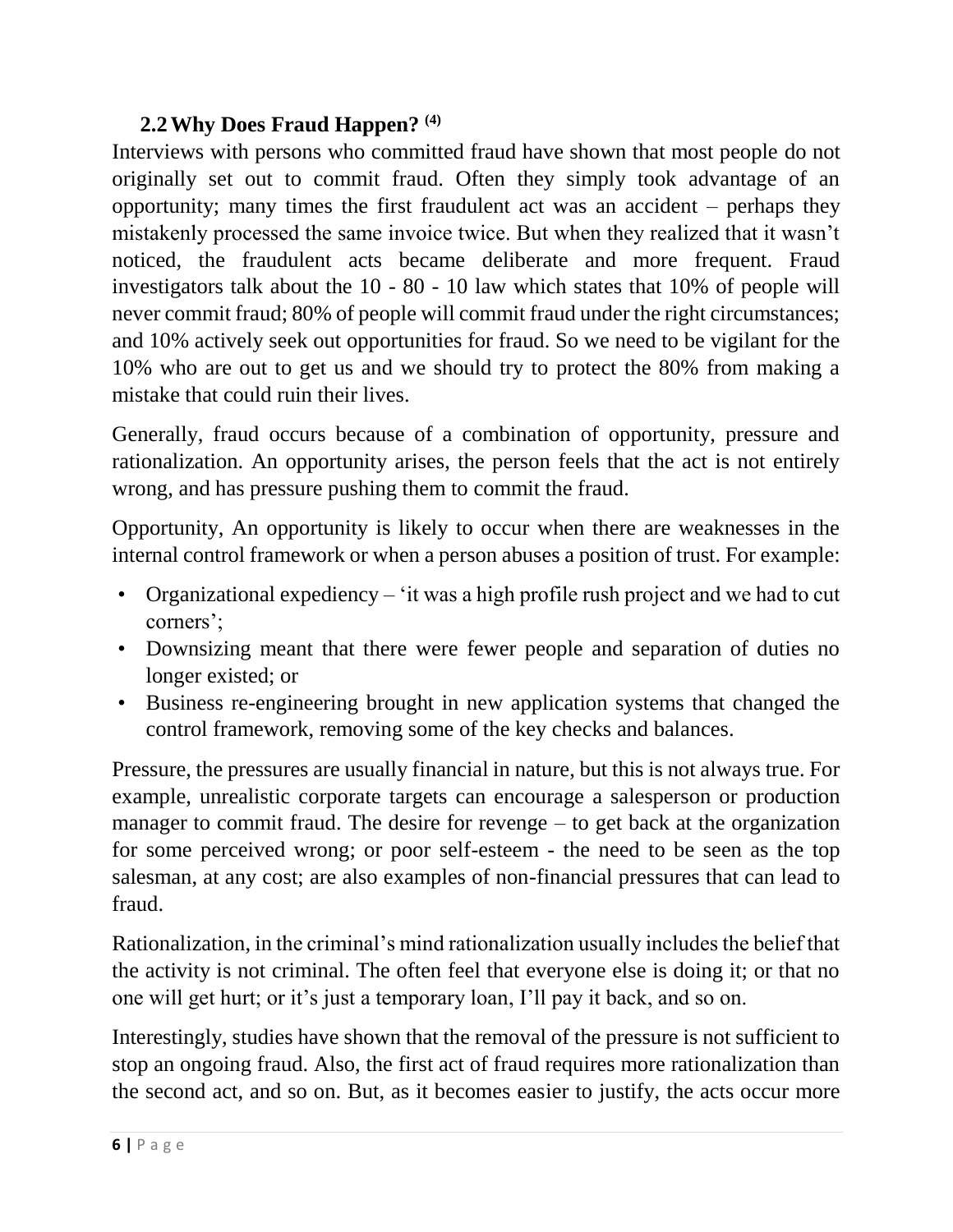often and the amounts involved increase in value. This means that, left alone, fraud will continue and the losses will only increase. I have heard it said that 'There is no such thing as a fraud that has reached maturity'. Fraud, ultimately, is fed by greed, and greed is never satisfied

# <span id="page-6-0"></span>**2.3Who is responsible for the prevention and detection of fraud?**

There are two main views - one states that management has the responsibility for the prevention and for the detection of fraud. Management:

- is responsible for the day to day business operations;
- is responsible for developing and implementing controls;
- has authority over the people, systems, and records; and
- has the knowledge, and authority to make changes

Therefore, fraud prevention and detection is their problem. Audit, on the other hand:

- has expertise in the evaluation and design of controls;
- reviews and evaluates operations and controls; and
- has a requirement to exercise 'Due Diligence'

## <span id="page-6-1"></span>**3. Chapter Three: Insurance Fraud**

## <span id="page-6-2"></span>**3.1 Insurance Fraud (5)**

Insurance fraud has probably existed ever since the inception of the insurance industry itself. Insurance fraud affects not only the financial health of the insurers, but also of innocent people seeking effective insurance coverage. Fraudulent claims are a serious financial burden on insurers and result in higher overall insurance costs. The types of insurance fraud are widespread and diverse with many schemes targeting specific sectors in the industry. Vigilance is critical.

Fraud can occur at any stage of an insurance transaction by any of the following:

- Individuals applying for insurance
- Policyholders
- Third-party claimants
- Professionals who provide services to claimants

## <span id="page-6-3"></span>**3.2 Impact of Insurance Fraud**

The cost of insurance to consumers continues to grow each year due to the huge losses that occur within the insurance industry. Most carriers can only estimate what they lose to claims that are discovered to be fraudulent. Insurance fraud usually does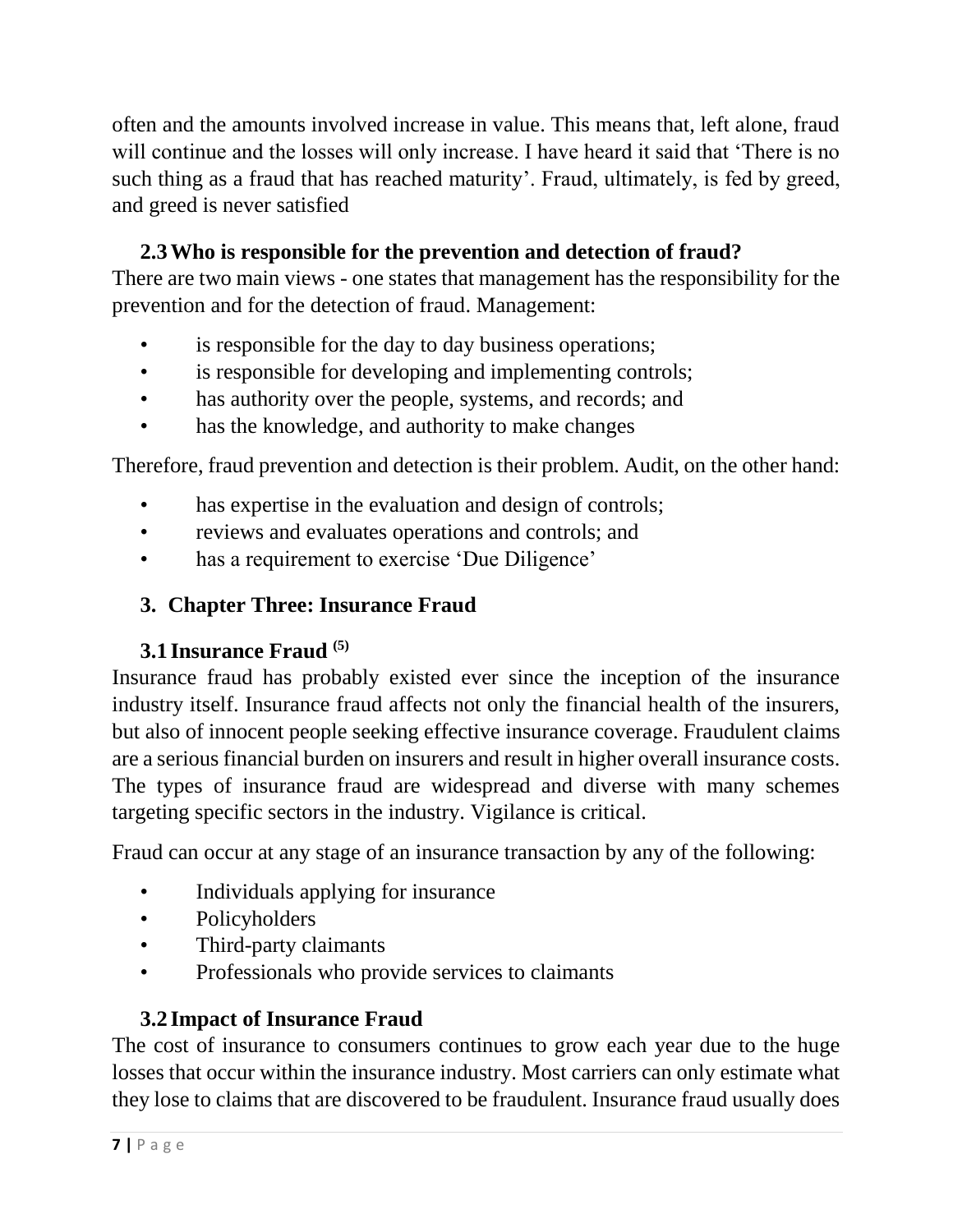not become known until the fraudsters get greedy and it becomes apparent that they are involved in an insurance fraud scheme.

Insurance fraud is not limited to one group, race, or gender. An equal opportunity crime can be performed by an insurer or an insured. Insurance fraudsters are less likely to be turned over to the authorities because they are usually not equipped to handle or perform an adequate investigation due to lack of expertise in insurance. For insurance fraud to be proactively addressed, insurers must train their staff in identifying the red flags of insurance fraud schemes.

#### **3.3By the numbers: fraud statistics (6)**

<span id="page-7-0"></span>Measuring insurance fraud is an elusive target. No single national agency gathers omnibus fraud statistics. Insurance fraud data thus are relatively piecemeal, making our understanding of insurance fraud an ongoing work in progress.

Insurance companies, associations and diverse state and federal agencies each gather fraud data related to their own missions. But the kind, quality and volume of data they compile vary widely.

Overall – United States

- Conservatively, fraud steals \$80 billion a year across all lines of insurance. (Coalition against Insurance Fraud estimate).
- Fraud comprises about 10 percent of property-casualty insurance losses and loss adjustment expenses each year; and
- Property-casualty fraud thus equals about \$34 billion each year. (Insurance Information Institute, September 2017)
- Fraud costs for insurers
- Fraud accounts for 5-10 percent of claims costs for U.S. and Canadian insurers. Nearly one-third of insurers (32 percent) say fraud was as high as 20 percent of claims costs.
- 57% of insurers predict an increase in personal-property fraud by policyholders. Around 58 percent say the same for personal auto insurance, and 69 percent expect a rise in workers-compensation scams;
- 61 percent predict an increase in auto-insurance fraud by organized rings, and 55 percent predict an increase workers-compensation scamming;
- About 35 percent say fraud costs their companies 5-10 percent of claim volume. More than 30 percent say fraud losses cost 10-20 percent of claim volume;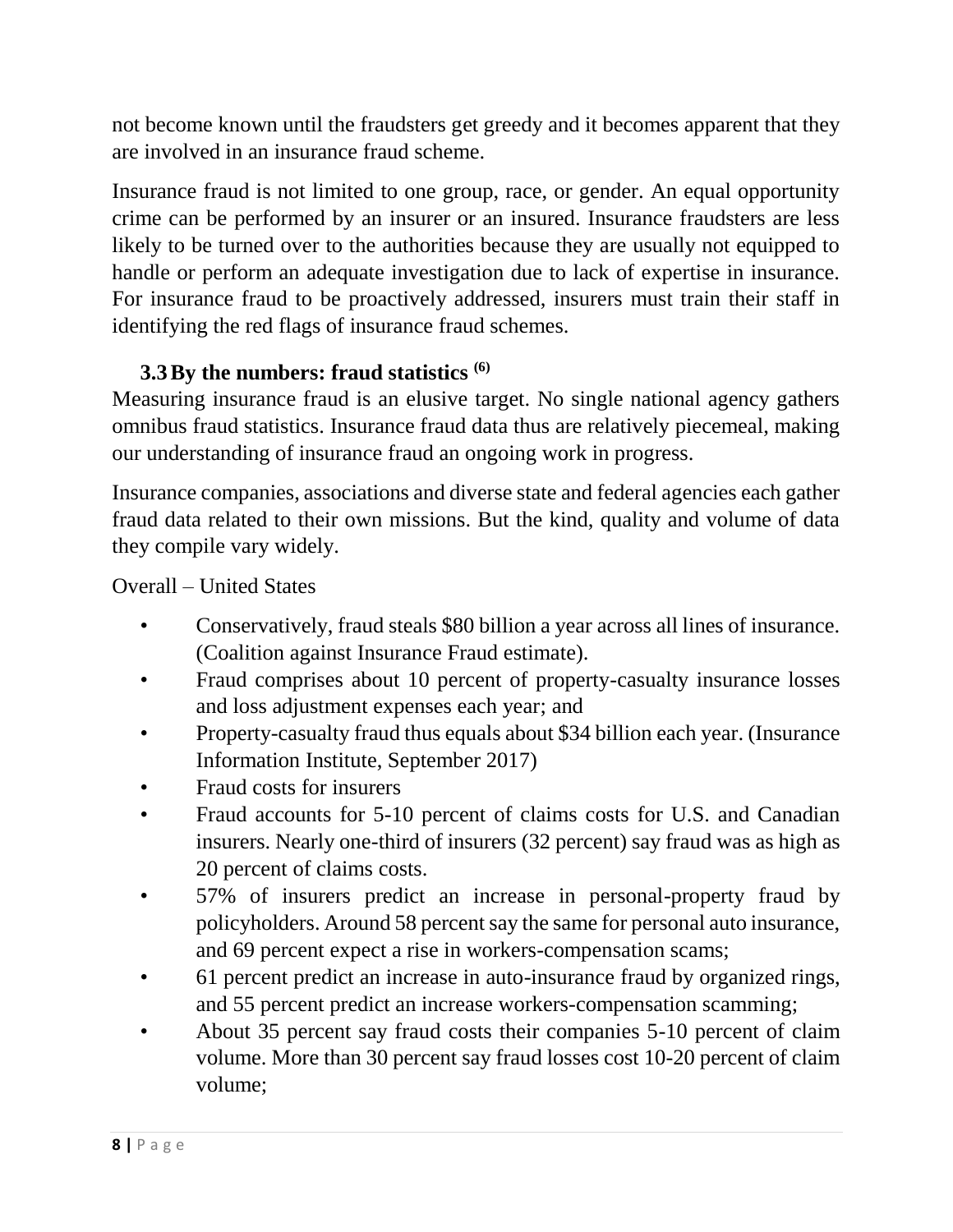- Detecting fraud before claims are paid, and upgrading analytics, were mentioned most often as the insurers' main fraud-fighting priorities;
- One-third of insurers do not feel adequately protected against fraud. (FICO, August 2013)

## <span id="page-8-0"></span>**3.4Public attitudes (7)**

A relatively large number of consumers remain at risk of committing this crime. They believe it's acceptable to increase insurance claims to make up for deductibles. Even so, those numbers have declined in recent years.

- 24 percent say it's acceptable to pad an insurance claim to make up for the deductible — 33 percent said it's acceptable in 2002;
- 18 percent believe it's acceptable to pad a claim to make up for premiums paid in the past;
- Younger males were much more likely to condone claim padding. And 23 percent of 18-34 year-old males say it's alright to increase claims to make up for earlier premiums. This compares with 5 percent of older males and 8 percent of females of the same age;
- 86 percent of Americans think "insurance fraud leads to higher rates for everyone;" and
- 10 percent of people think that insurance fraud does not hurt anyone. (Insurance Research Council, March 2013)
- More than half (55 percent) of U.S. consumers say poor service from an insurance company is more likely to cause a person to defraud that insurer;
- More than three-quarters (76 percent) say they're more likely commit insurance fraud during an economic downturn than during normal times (up from 66 percent in 2003);
- More than two-thirds of consumers (68 percent) say they believe insurance fraud happens because people believe they can get away with it (up from 49 percent in 2003);
- Some 72 percent of consumers believe insurance companies can identify fraud (down from 83 percent in 2003). (Accenture Ltd., September 2010)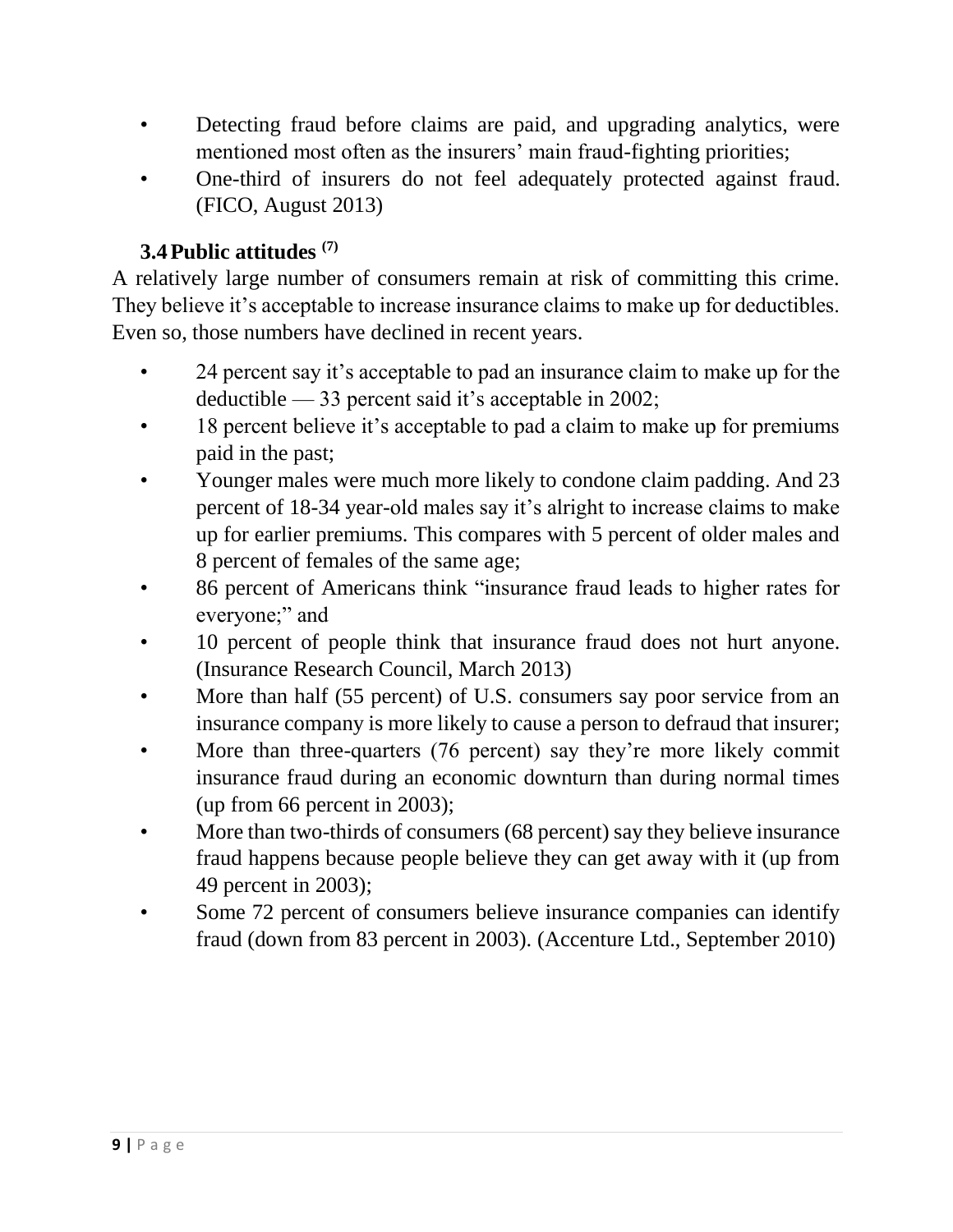#### <span id="page-9-0"></span>**4. Chapter Four: Research Problem**

#### <span id="page-9-1"></span>**4.1Research Problem**

In the medical insurance field, we have many challenges, one of them is FRAUD, and it is happen all time with a bad effect and impact to the insurance companies worldwide, in the research we studied this issue and present the most effective and useful solution using big data.

#### <span id="page-9-2"></span>**4.2Related works**

 $\bullet$  Big Data fraud detection using multiple Medicare data sources  $(8)$ 

The research conducted by Matthew Herland from Florida Atlantic University

In their study, they use three Public Use File (PUF) datasets: (1) Medicare Provider Utilization and Payment Data: Physician and Other Supplier (Part B), (2) Medicare Provider Utilization and Payment Data: Part D Prescriber (Part D), and (3) Medicare Provider Utilization and Payment Data: Referring Durable Medical Equipment, Prosthetics, Orthotics. And Supplies (DMEPOS). They chose these parts of Medicare because they cover a wide range of possible provider claims, the information is presented in similar formats, and they are publicly available. Furthermore, the Part B, Part D, and DMEPOS dataset comprise key components of the Medicare program and by incorporating all three aspects of Medicare for fraud detection, their study provides a comprehensive view of fraud in the Medicare program. Information provided in these datasets includes the average amount paid for these services and other data points related to procedures performed, drugs administered, or supplies issued. They also create a dataset combining all three of these Medicare datasets, which we refer to as the combined dataset. The last dataset examined in their study is the List of Excluded Individuals and Entities (LEIE), provided by Office of the Inspector General, which contains real-world fraudulent physicians and entities.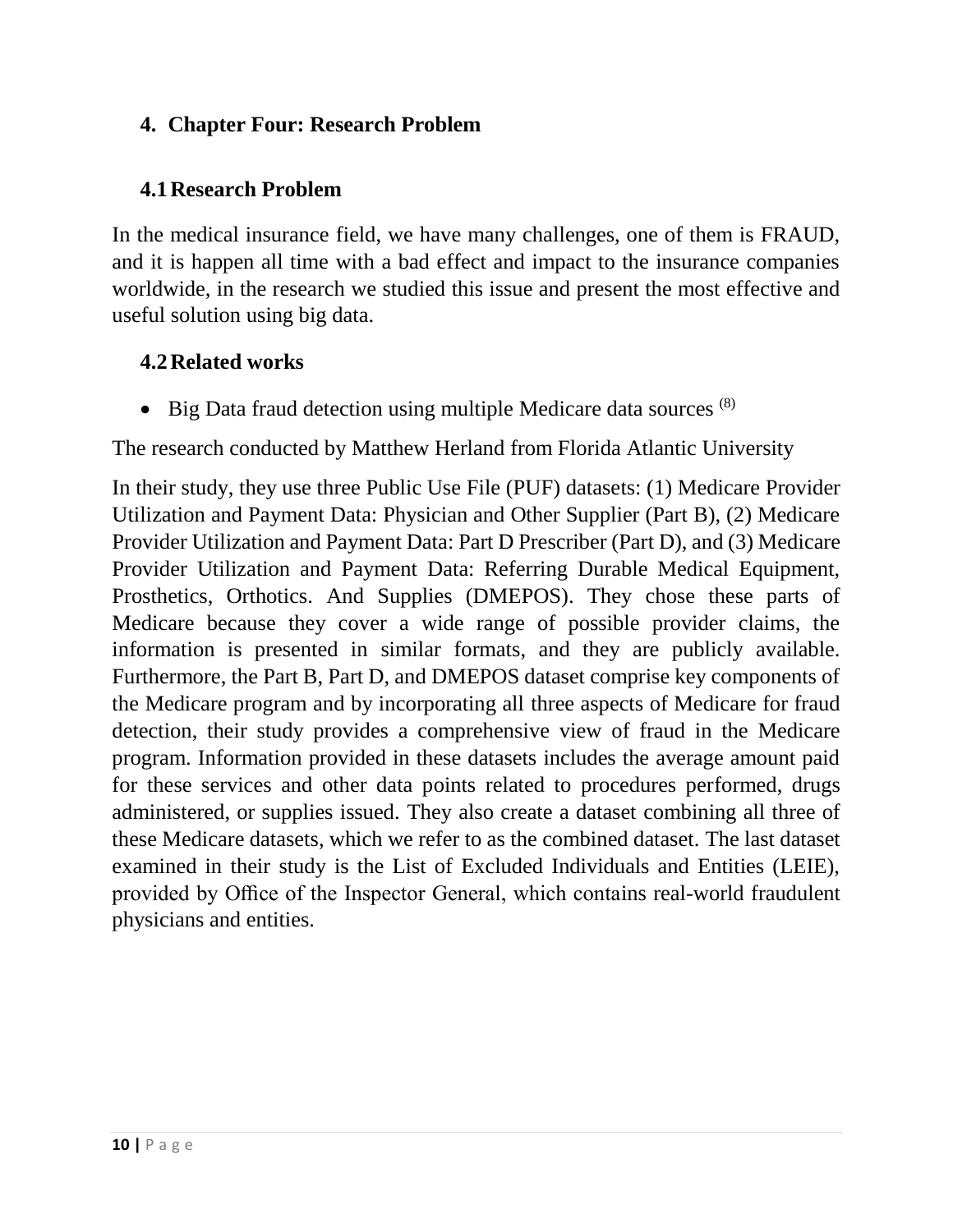#### <span id="page-10-0"></span>**5. Chapter Five**

#### <span id="page-10-1"></span>**5.1What is Big Data?**

The expression "big data" refers to sets of information that are so large and so complex that they cannot be interpreted, or even measured, by traditional means. For example, in healthcare, information traditionally was gathered by analyzing insurance claims data, or by mining relatively small databases from healthcare systems. It was generally acknowledged that these methods could not deliver an accurate picture of an individual patient's health, nor could it tell us the best way to deliver services to that individual. The old system gave us the best it could, given its limitations. Data were extracted from spreadsheets that could, at best, relate only the most basic pieces of information, such as age, gender and diagnosis.

Big data, by contrast, analyzes many more data points, allowing more appropriate treatment options for patients.

Big data in healthcare refers to the reams of data that are now being generated from wearable devices and mobile apps, as well as from portable monitoring devices and digital health advisors. Devices such as blood pressure monitors and continuous blood sugar monitors are designed to be worn at home and easily used by the patient. Together, these devices and the information they provide has been called the "Medical Internet of Things". These devices promise to fill in the blank spaces in the healthcare picture. (9)

Big data is a term that describes the large volume of data – both structured and unstructured – that drowns a business on a day-to-day basis. But it's not the amount of data that's important. It's what organizations do with the data that matters. Big data can be analyzed for insights that lead to better decisions and strategic business moves.

#### <span id="page-10-2"></span>**5.2Four V's of big data (10)**

Every side of business today is data-led, shaped and assessed by a level of data collection and analysis that would have seemed immeasurable just a handful of years ago. While the most sophisticated computer systems in operation still struggle to approximate human thought, even everyday smartphones far outstrip our ability when it comes to analytics. And when you get to the highest level of data analysis — the titular big data being the industry that surrounds it — you run into the thorny problem of trying to place it all into context so that a human might be able to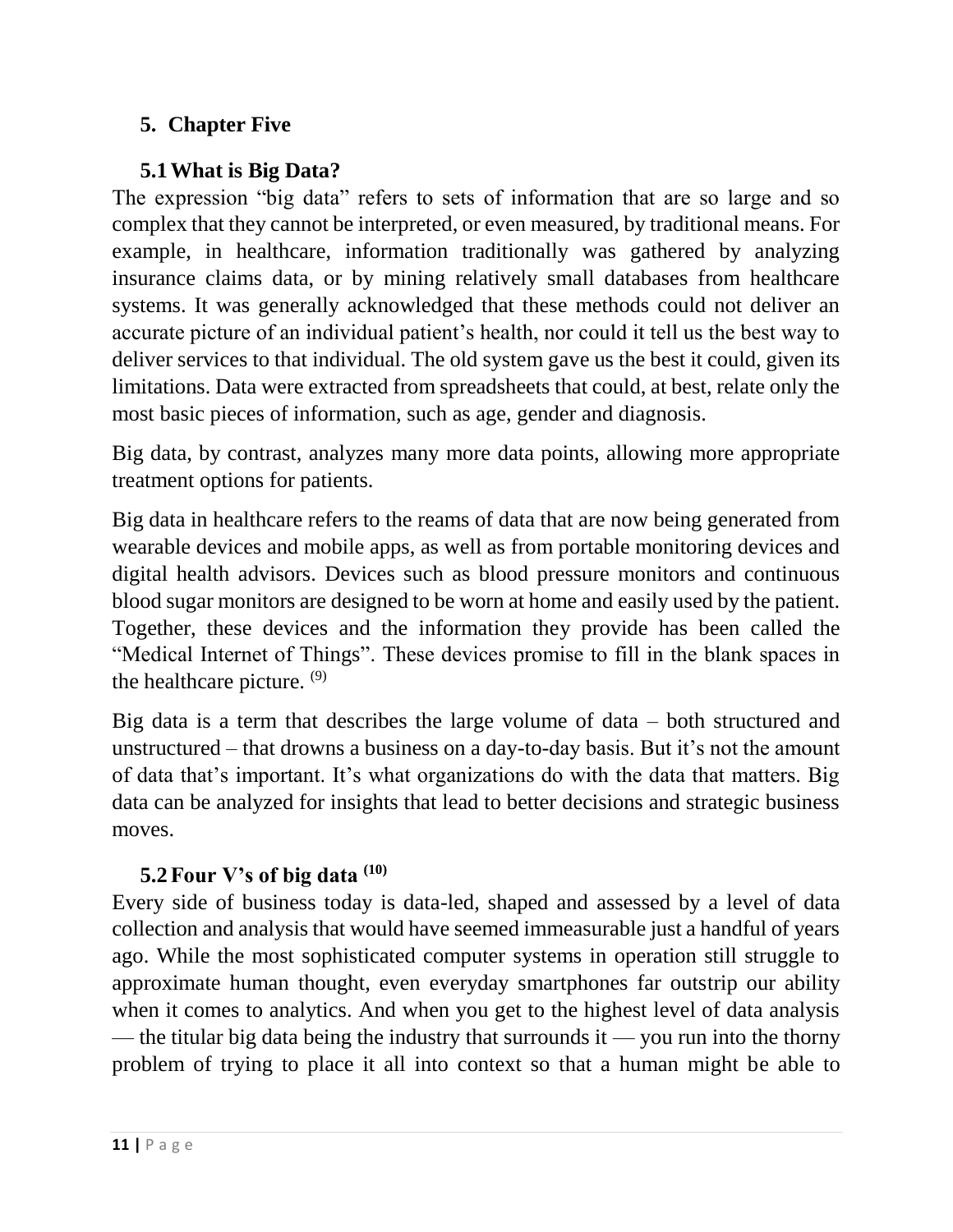comprehend its significance. That's where the 4 Vs of big data enter the equation: they're the high-level dimensions that data scientists use to break everything down.

## **V**ariety:

Ever-escalating levels of cross-platform and cross-channel integration ensure that more data is available on any given day than on the day before. Consequently, data scientists aren't limited to collecting data from just one source: they can collect it from numerous sources. Think about the potential of social platforms: drawing data not just from Facebook, but also from Twitter, Snapchat, Instagram, LinkedIn, Pinterest, YouTube, Twitch, Tumblr, and various others.

For big data, variety concerns the breadth of the types of data collected, going all the way from studies and sources that factor in just one data type (an Instagram post, for instance) to those that take many into account (tweets, Facebook updates, Pinterest pins, etc.). It's an important dimension because it affects the significance of the inferences made from the data.

## **V**elocity:

Differing from regular old-fashioned data studies, today's data science doesn't seek to gather data over time then carry out a singular analysis. Its analysis is live and ever-changing, driven by constant streams of data. Velocity concerns the rate at which this data being generated, distributed, and collected. The more sensors are present on Internet of Things - enabled devices, and the more people are using the internet, the higher the velocity of data analysis will be.

This dimension is so significant because the faster data can be acquired and processed, the more valuable it will be to begin with, and the longer it will retain its value — but the system you use to analyze it must be up to the task or be left behind.

## **V**eracity:

How much can you trust the quality and accuracy of the data you're relying on to drive valuable conclusions? It depends on various factors, including where the data comes from, how it's collected, and how it's analyzed. The veracity of your data concerns how reliable and significant it really is, and you need high-quality data. When analyzing Twitter data, for instance, the data should be extracted directly from the site (though the API or not), not through a third-party system for collecting tweets, because you can't trust the latter.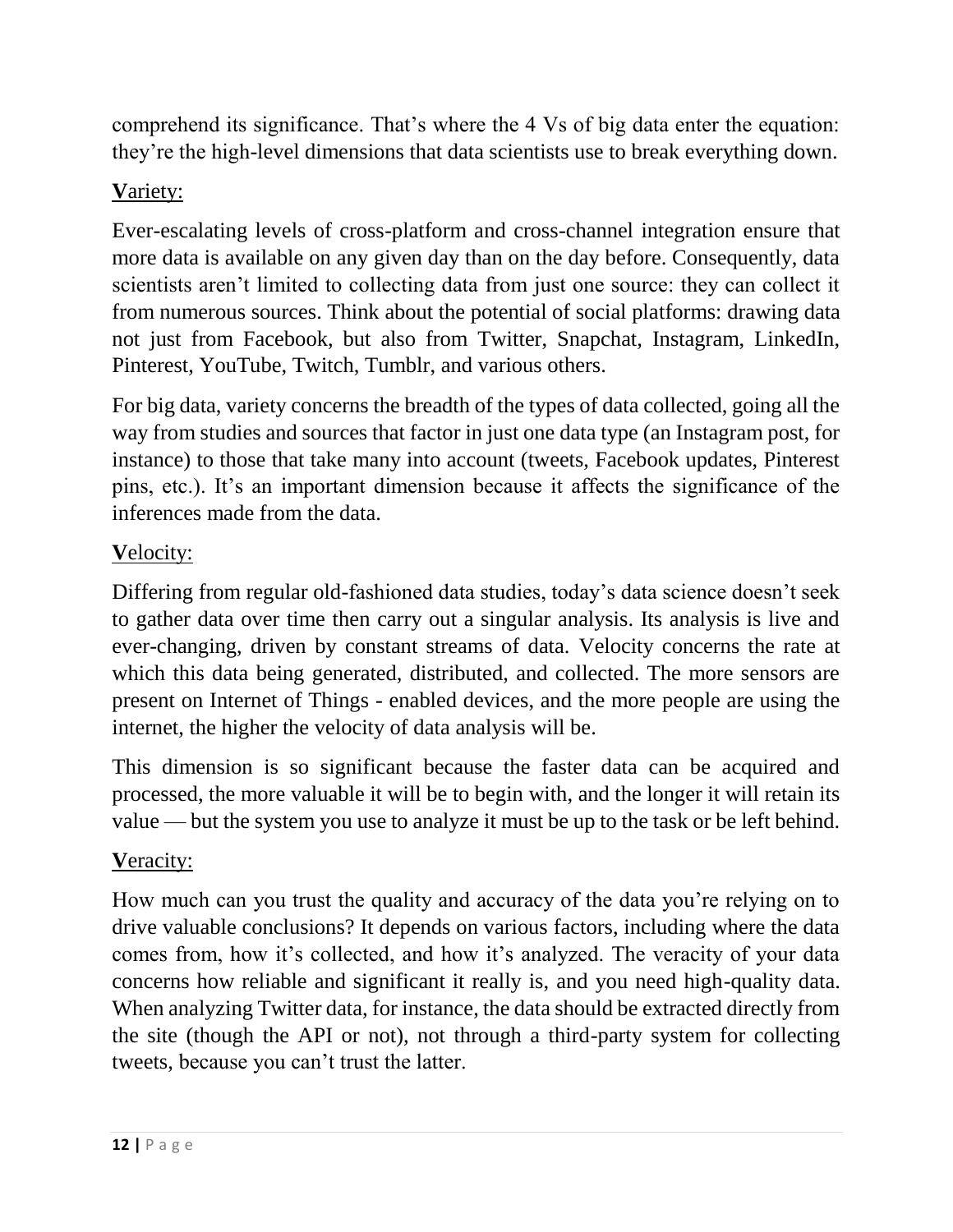Then there's the data that's collected accurately but doesn't necessarily mean anything, such as data from poorly-designed surveys. Everyday analytics can easily stuck on vanity or arbitrary metrics that do not hold any significance and big data is just as susceptible: while it's hard for a computer to draw inaccurate conclusions, it's easy for a person to fail to define the data range strictly enough, or to have mistaken assumptions about the quality of their data.

## **V**olume:

Very simply, volume is how much data is being generated and collected all the time. It isn't just the pace that has increased astoundingly, but also how much data there is. There are more than 2.2 billion active users on Facebook, many of them spending hours each day writing updates, liking posts, commenting on images, playing games, clicking on ads, and doing numerous other things that can be analyzed. And that's just one social media site.

Imagine the level of analysis that goes into perfecting something like Black Friday marketing — how much data must be sourced from ecommerce sites, social media conversation, forum posts, identified trends, surveys, and (of course) standard retailers, all to figure out the perfect price points for flat screen TVs across one long weekend. Now think about the kind of volume high-end enterprises and governments must use for devising predictive models. We are looking at absurd levels of data analysis, only made possible through supremely powerful computers.

## <span id="page-12-0"></span>**5.3Big Data Tools**

In the industry there are several big data tools and projects, below some of those:

- Apache Hadoop

The long-standing champion in the field of Big Data processing, well known for its capabilities for huge-scale data processing. This open source Big Data framework can run on-prem or in the cloud and has quite low hardware requirements. The main Hadoop benefits and features are as follows:

- HDFS—Hadoop Distributed File System, oriented at working with hugescale bandwidth
- Map Reduce—a highly configurable model for Big Data processing
- YARN—a resource scheduler for Hadoop resource management
- Hadoop Libraries—the needed glue for enabling third party modules to work with Hadoop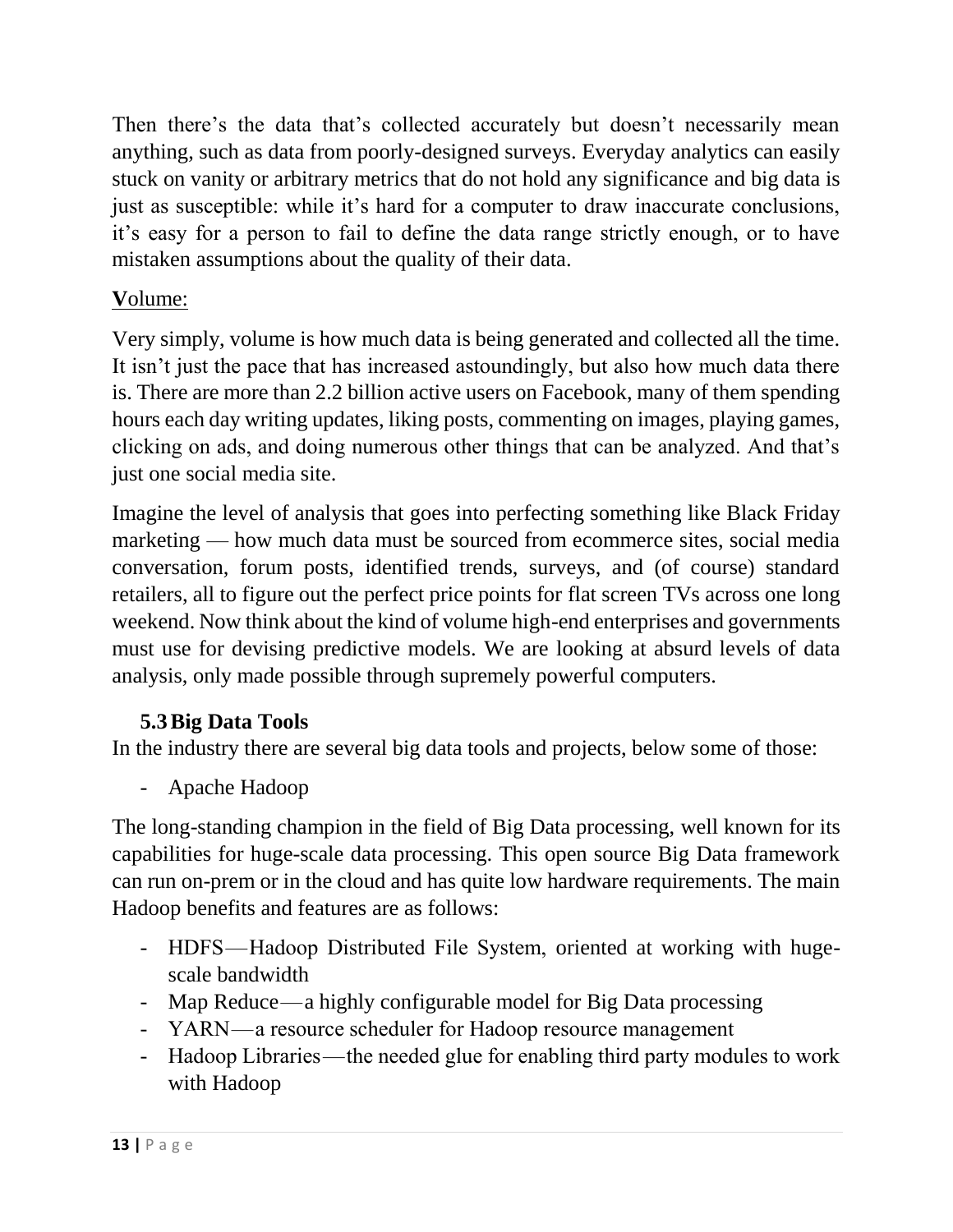Most used tools in the field:

**Python** 

Python is an excellent tool and a perfect fit as python big data combination for data analysis for the below reasons:

- Open source
- **Library Support**
- Speed
- Scope
- Data Processing Support
- R Programming Environment

R is mostly used along with JuPyteR stack (Julia, Python, R) for enabling wide-scale statistical analysis and data visualization. JupyteR Notebook is one of 4 most popular Big Data visualization tools, as it allows composing literally any analytical model from more than 9,000 CRAN (Comprehensive R Archive Network) algorithms and modules, running it in a convenient environment, adjusting it on the go and inspecting the analysis results at once. The main benefits of using R are as follows:

- R can run inside the SQL server
- R runs on both Windows and Linux servers
- R supports Apache Hadoop and Spark
- R is highly portable
- R easily scales from a single test machine to vast Hadoop data lakes

## <span id="page-13-0"></span>**5.4Big Data as Insurance Fraud Detection**

One benefit of the big data analytics can be fraud prevention. By many estimates, at least 10 percent of insurance company payments are for fraudulent claims, and the global sum of these fraudulent payments amounts to billions or possibly trillions of dollars. While insurance fraud is not a new problem, the severity of the problem is increasing and perpetrators of insurance fraud are becoming increasingly sophisticated.

What is the role for big data analytics in helping insurance companies find ways to detect fraud? Insurance companies want to stop fraud early. By developing predictive models based on both historical and real-time data on wages, medical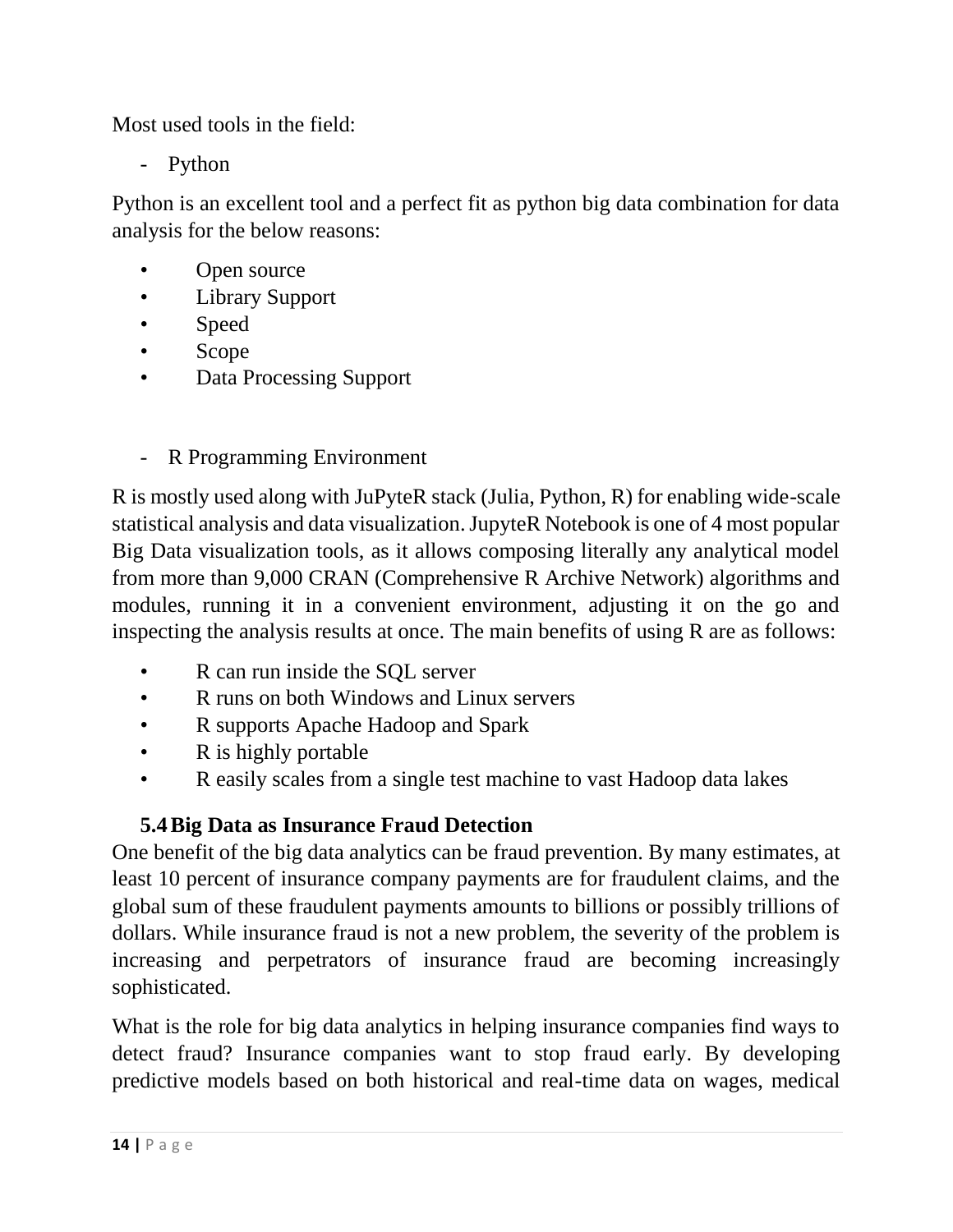claims, attorney costs, demographics, weather data, call center notes, and voice recordings, companies are in a better position to identify suspected fraudulent claims in the early stages.

For example, a personal injury claim could potentially include fake medical claims or a staged accident. Companies have seen an increase in sophisticated crime rings to perpetrate auto insurance or medical fraud. These rings may have similar methods of operation that are enacted in different regions of the country or using different aliases for the claimants.

Big data analysis can quickly look for patterns in historical claims and identify similarities or bring up questions in a new claim before the process gets too far along.

Risk and fraud experts at insurance companies, along with actuarial and underwriting executives and insurance business managers, all see big data analytics as having the potential to deliver a huge benefit by helping to anticipate and decrease attempted fraud. The goal is to identify fraudulent claims at the first notice of loss — at the first point where you need an underwriter or actuary

Consider the following example. An insurance company wants to improve its ability to make real-time decisions when deciding how to process a new claim. The company's cost outlay including litigation payments related to fraudulent claims has been rising steadily. The company has extensive policies to help underwriters evaluate the legitimacy of claims, but the underwriters often did not have the data at the right time to make an informed decision.

The company implemented a big data analytics platform to provide the integration and analysis of data from multiple sources. The platform incorporates extensive use of social media data and streaming data to help provide a real-time view. Call center agents are able to have a much deeper insight into possible patterns of behavior and relationships between other claimants and service providers when a call first comes in.

For example, an agent may receive an alert about a new claim that indicates the claimant was a previous witness on a similar claim six months ago. After uncovering other unusual patterns of behavior and presenting this information to the claimant, the claim process may be halted before it really gets going.

In other situations, social media data may indicate that conditions described in a claim did not take place on the day in question. For example, a claimant indicated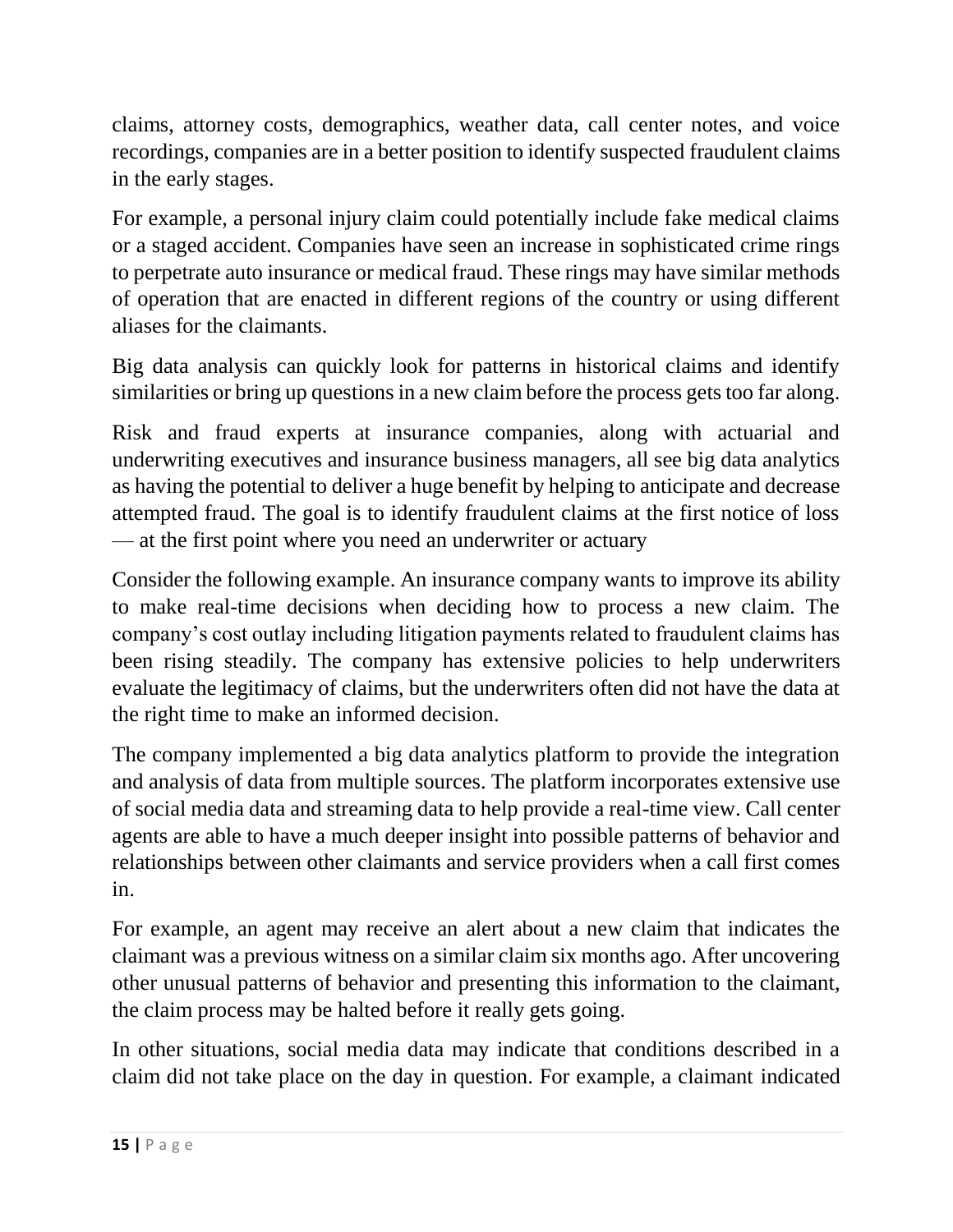that his car was totaled in a flood, but documentation from social media showed that the car had actually been in another city on the day the flood occurred.

Insurance fraud is such a huge cost for companies that executives are moving quickly to incorporate big data analytics and other advanced technology to address the problem of insurance fraud. Insurance companies not only feel the impact of these high costs, but the costs also have a negative impact on customers who are charged higher rates to account for the losses.

By using big data analytics to look for patterns of fraudulent behavior in enormous amounts of unstructured and structured claims-related data, companies are detecting fraud in real time. The return on investment for these companies can be huge. They are able to analyze complex information and accident scenarios in minutes as compared to days or months before implementing a big data platform.

## <span id="page-15-0"></span>**5.5Predicting and Preventing Insurance Fraud with Big Data**

There are several "Big Data" options are now available for companies to achieve higher success rates in terms of predicting and even preventing insurance fraud.

#### <span id="page-15-1"></span>**5.5.1 Predictive models:**

Cause-and-effect can be difficult to demonstrate when you assess risk. However, certain behaviors, attributes, and scenarios are known to have strong associations with insurance fraud.

Predictive models can integrate the known risks to produce a simple value or ranking of what to watch out for, giving managers a better idea of what to expect, thereby improving possible prevention protocols.

One step further however is the use of digital tools such as semantic processing and artificial intelligence which move the needle from probabilistic assessment to deterministic assessment. That is to say that if  $(A)$  and  $(B)$  occur, then  $(C)$  -the frauddefinitely will, based on multidimensional data insights.

#### <span id="page-15-2"></span>**5.5.2 Neural networks:**

Neural networks are systems of hardware and software modelled after the human brain. These systems can learn and cope with novelty and innovation. With proper management, customization, and implementation, neural network technology can detect new and systematic insurance scams.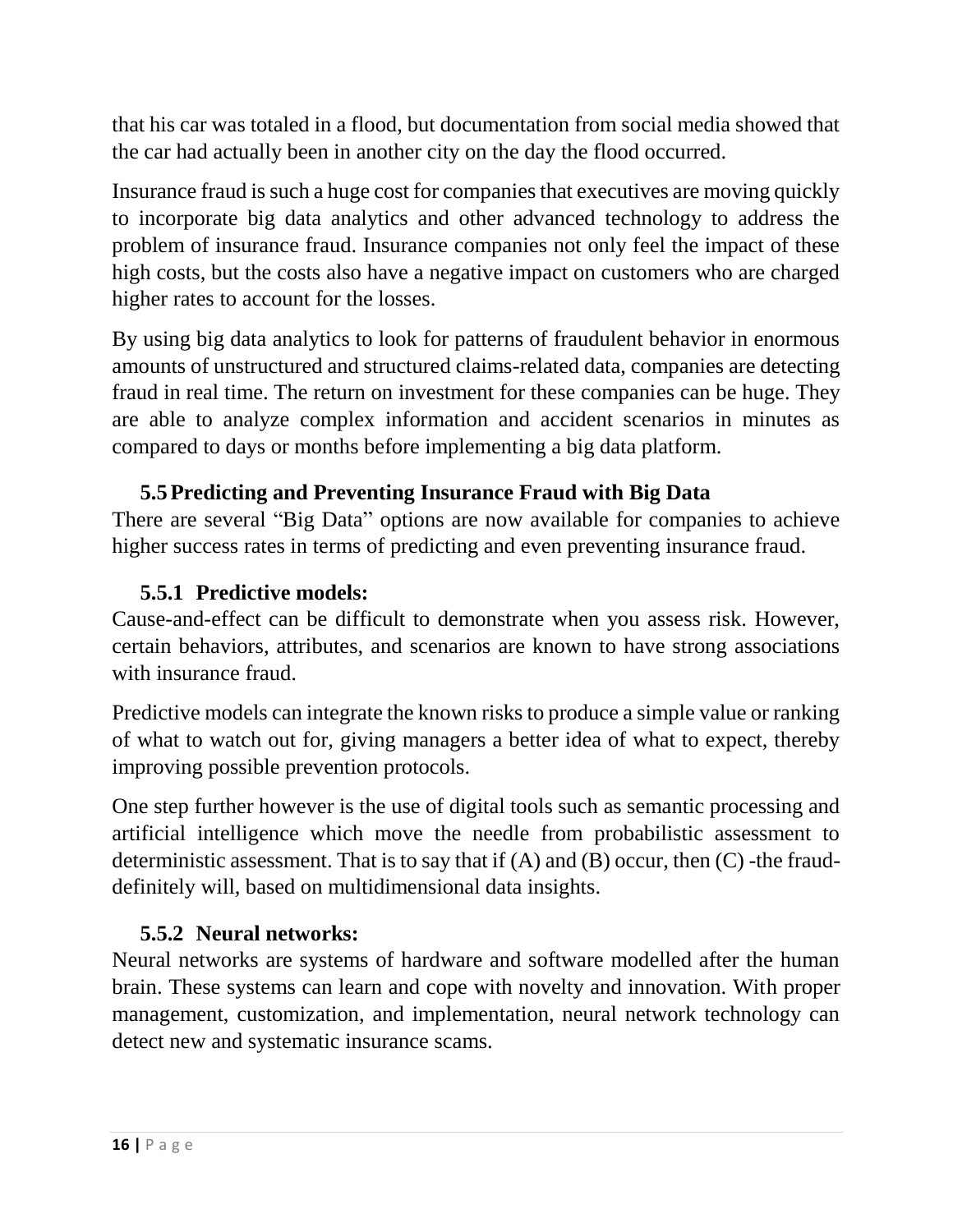With this technology, you can mitigate the risk of damage from newer fraud schemes before they result in catastrophic losses. This is the case with semantic processing and artificial intelligence.

# <span id="page-16-0"></span>**5.5.3 Data mining:**

Mountains of information are buried in documents, recordings, case notes, surveys, and other sources online and offline. Accessing specific information manually that might indicate fraud is a challenge and can be inefficient and time-consuming.

Applications and automated processes which extract and synthesize relevant text, voice, or financial information can make this task much easier and in less time, putting less burden on managers and analysts so they can focus on pinpointing possible insurance fraud incidents and on the preparatory and preventive measures against them.

# <span id="page-16-1"></span>**5.6Fighting Insurance Fraud with Big Data**

There are immediate opportunities to detect insurance fraud in insurance business, below three data-driven tools to help assess insurance claims for fraud:

- 1- Industry-wide databases: Linking to accurate and comprehensive historical information will improve the assessment of any claim. Patterns of repeated claims for an item or injury can help ensure you identify suspicious claims and potential fraudsters.
- 2- Data visualization: Synthesizing the available information helps you make better decisions. Pictures and infographics are the often-best way to simplify large volumes of complex information. This is important because the people most able to make immediate sense of the insight are those on the front line of operations.
- 3- Investigation apps and software: Turn the available data into checklists and provide one-touch reporting and you will streamline the claims process. This reduces the scope for human error and reduces the need for inefficient manual reports.

# **5.7Traditional Methods of Medical Insurance Fraud Detection:**

<span id="page-16-2"></span>Up until now, efforts to detect healthcare fraud and abuse have involved laborious, feet-on-the-ground investigative work – work that occurs after payments for false claims have been made. And it can take years to gather enough evidence to make arrests and prosecute.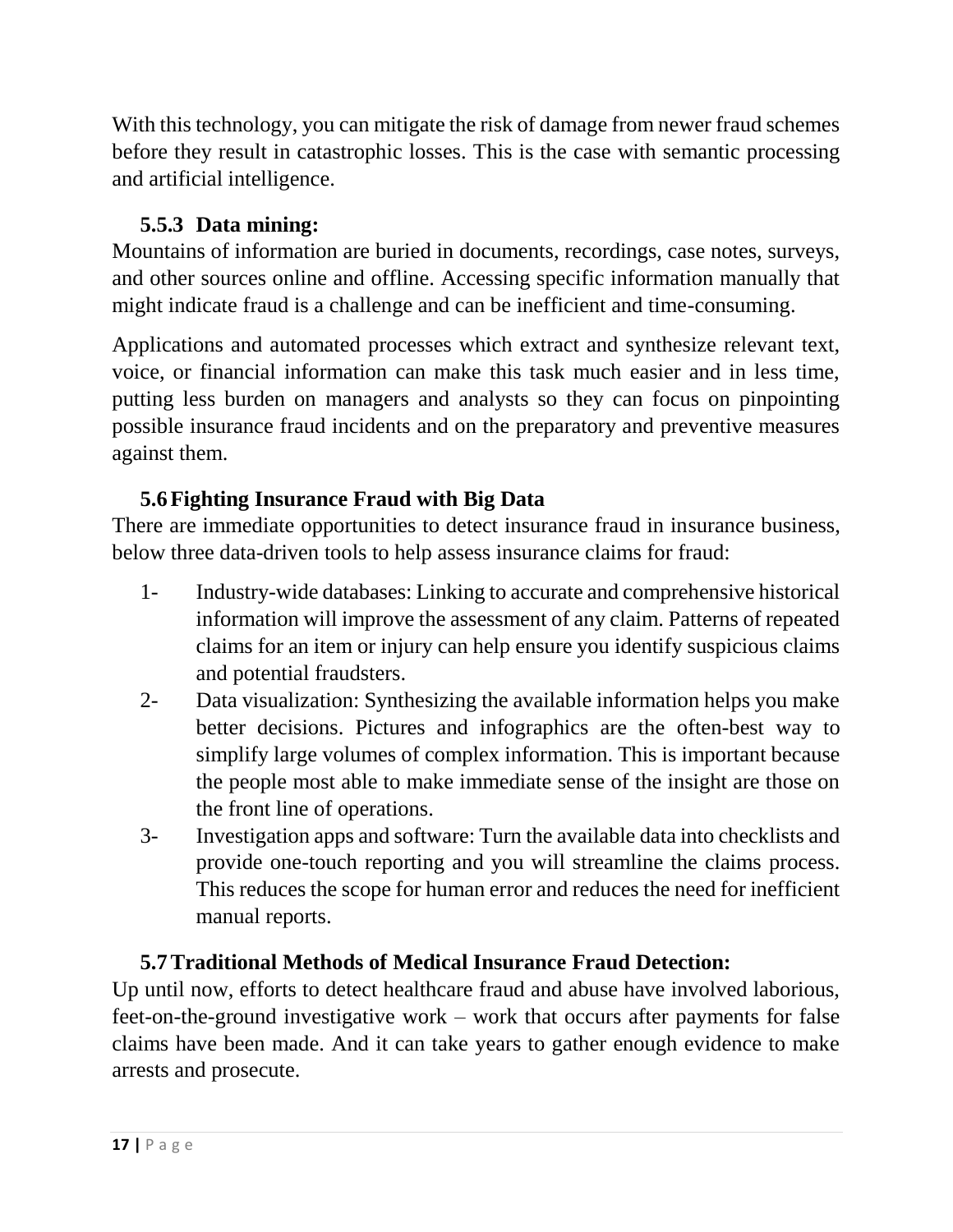Even if those efforts are successful, there is the issue of recovering the money, and this, too, can take years. It involves legal receiverships and fees, liquidation of the perpetrators' assets, and with only a percentage recovered in the end.

It is very much like the old adage of "closing the barn door after the horse has escaped," rather than taking steps to prevent the horse from escaping in the first place.

## <span id="page-17-0"></span>**5.8The Solution – Medical Insurance Fraud Prevention with Big Data and Analytics:**

Clearly, the traditional healthcare fraud detection methods are not working. The more effective way to prevent fraud and abuse is to identify it before claims are paid. And that is why healthcare payers have now embraced the same predictive analytics that other sectors of the economy know to work.

Now, it makes sense to approach fraud detection in healthcare using data mining techniques too.

Predictive analytics identifies patterns that are potentially fraudulent and then develops sets of "rules" to "flag" certain claims. For example, a provider making a claim for a procedure that is outside of his/her area of expertise would be flagged for further scrutiny, because that is one of the "rules".

Fraud detection model can be an Artificial Intelligence application, which will continually mine data, identify more and more emerging fraudulent patterns and create new "rules" for those as well. The "intelligence" in the system learns from these new rules and continually becomes more sophisticated in identifying, even more, fraud potentials. And the best models not only flag the potentials but provide the reasons for that flagging, so that investigations and assessments by management can be completed efficiently.

In short, a solid healthcare fraud auditing and detection model will provide protection to the payer in the following ways:

- Identify inconsistencies and "rule-breaking" behaviors.
- Detect and prevent potentially improper payments, by flagging them for review.
- Continually mine data to identify new fraudulent patterns and develop new "rules" for those as well.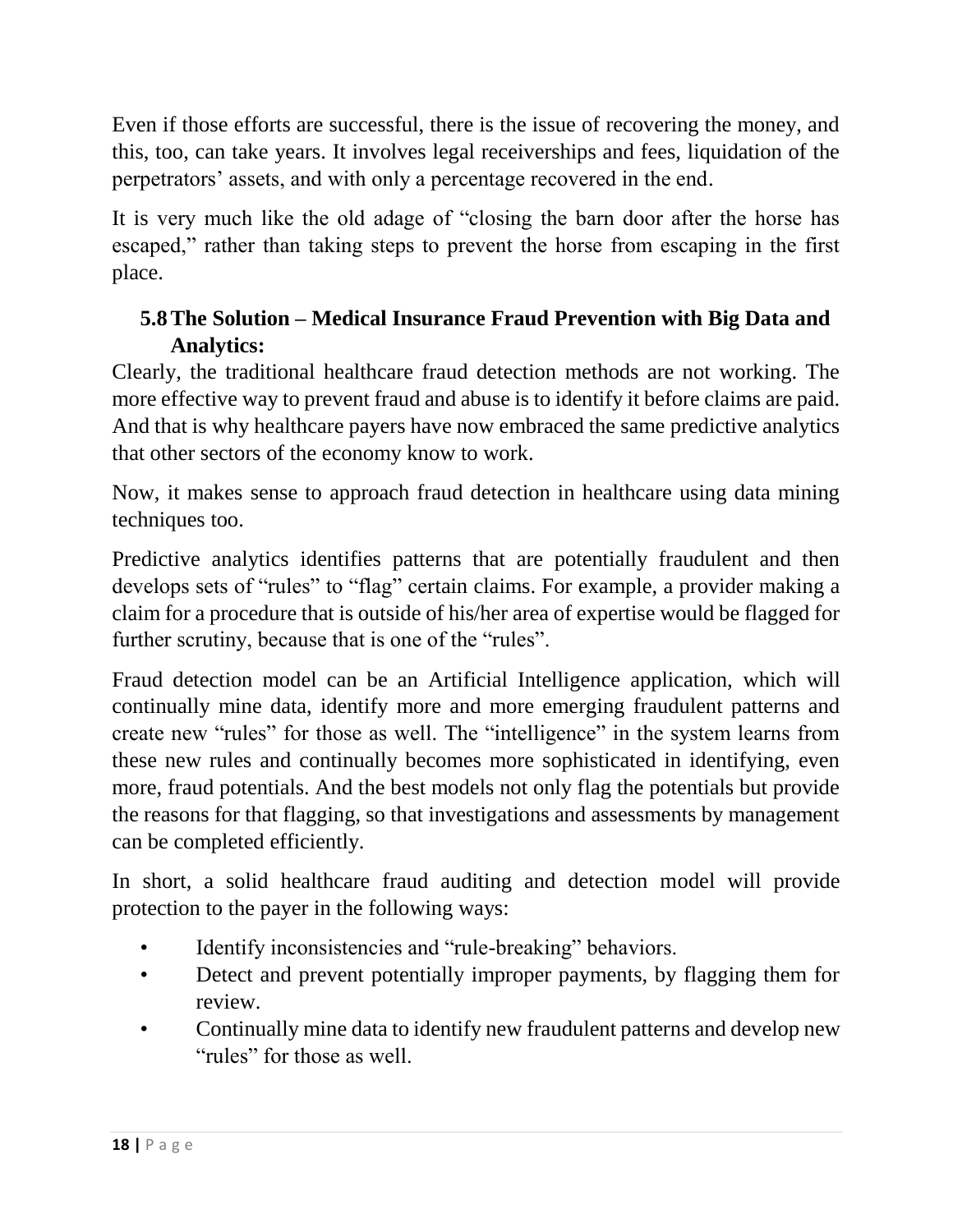The beauty is in the big data that can all be mined and analyzed by one tool or model, rather than a host of separate healthcare fraud detection systems that do not function in coordination, or worse, do not even "know" to check other Internet data sources. One of the most common types of fraud, for example, is the continued claims for an individual who has died. An antiquated system will not have this information, but a system that is "plugged into" big data will. (11)

## <span id="page-18-0"></span>**6. Chapter Six: Proposed Platform**

## <span id="page-18-1"></span>**6.1Proposed Platform:**

In our research we will mine in the database to identify patterns based in the below scenarios:

- 1. Doctors, who treated whopping, say 50+ patients in a day.
- 2. Distance between claimant's home address and medical provider
- 3. Providers prescribing certain drugs at higher rate than others do.
- 4. Multiple medical opinions/providers.
- 5. High number of treatments for type of injury.
- 6. Abnormally long treatment time off for the type of injury.
- 7. Providers administering (more) tests and treatments or providing equipment that are not medically necessary.
- 8. Providers conducting medically unrelated procedures and services.
- 9. Providers administering far higher rates of tests than others do.
- 10. Providers costing far more, per patient basis, than others.
- 11. Changing providers for the same treatment (possibly correlated with other claim activity)
- 12. Providers billing for services not provided.
- 13. Providers administering more expensive tests and equipment (up coding).
- 14. Providing multiple billing for services rendered.
- 15. Providers unbundling or billing separately for laboratory tests performed together to get higher reimbursements.
- 16. Policyholders traveling long distance for treatment, which may be available nearby. (Possibly scams by bogus providers.)
- 17. Policyholders letting others use their healthcare cards.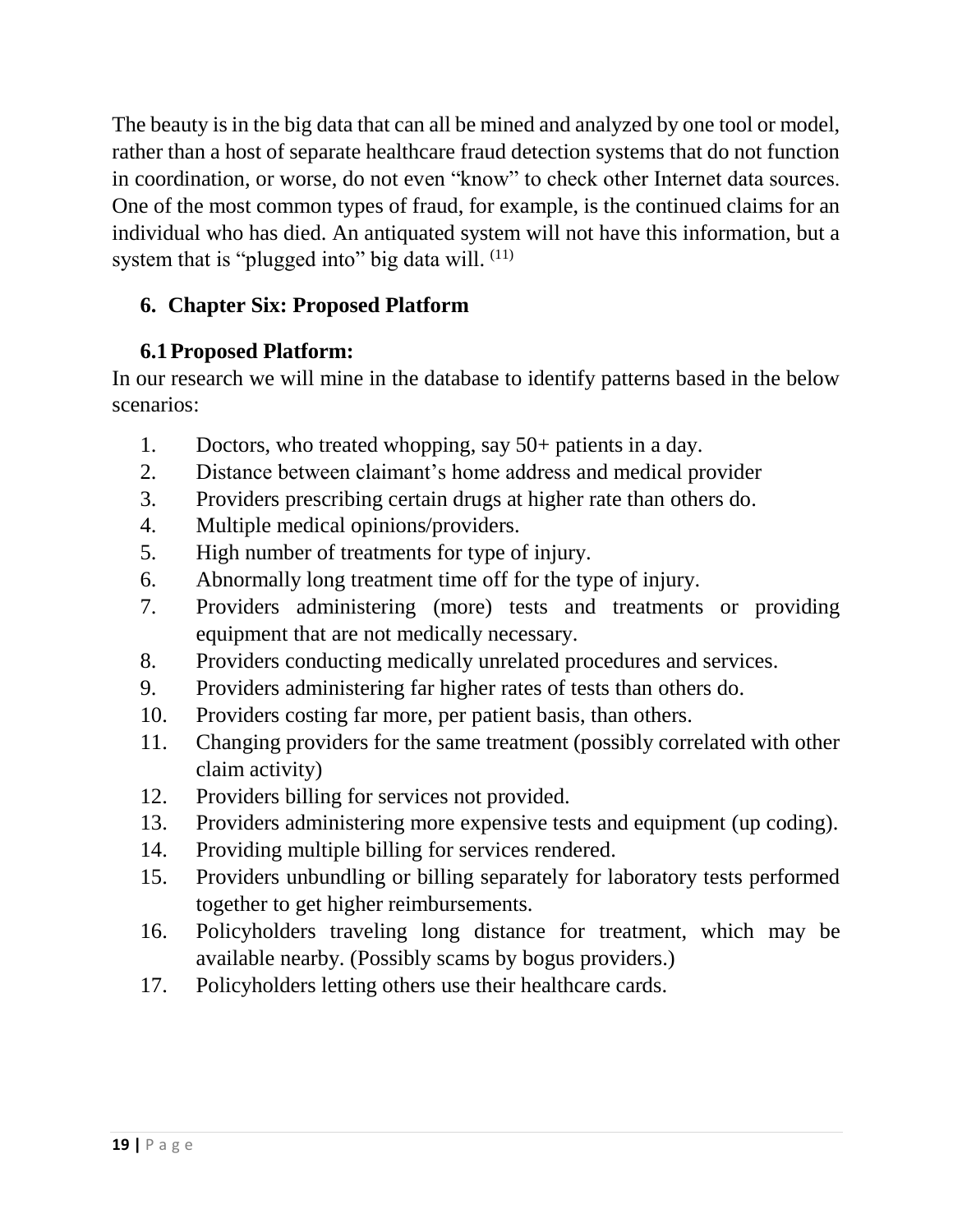And make a scoring register for both health providers and patients based on their activities, then the register day after day will be growing and being helpful in decision making regarding the providers and the patients in respect of their claims.

The good news is those discovered pattern could be also applied at claims approval stage and will be helpful to reject or approve the claim at earlier stage.

## <span id="page-19-0"></span>**6.2How it works?**

It is a kind of Algorithm running over the whole data to bring the results based on the previous mentioned criteria.

#### *Example1:*

Case: Doctors, who treated whopping, say 50+ patients in a day.

Algorithm: Select outpatient cases AND specific day GROUPBY doctor name with COUNT aggregation  $\rightarrow$  keep rows where COUNT greater than or equal to 50 (you can change the trigger based on your country experience and you can make a step to consider the doctor's activities

#### *Example2:*

Case: Distance between claimant's home address and medical provider.

Algorithm: Select medical provider address, Select patient home and work address, transform the addresses into coordinate and get the distance between the two addresses  $\rightarrow$  keep rows where the distance over 100KM (the trigger could be change based on you country experience)

#### *Example3:*

Case: Abnormally long treatment time off for the type of injury.

Algorithm: Select inpatient cases AND enter date, exit date  $\rightarrow$  get the duration of treatments  $\rightarrow$  start "FOR" loop for every type of injury  $\rightarrow$  discover the abnormal durations.